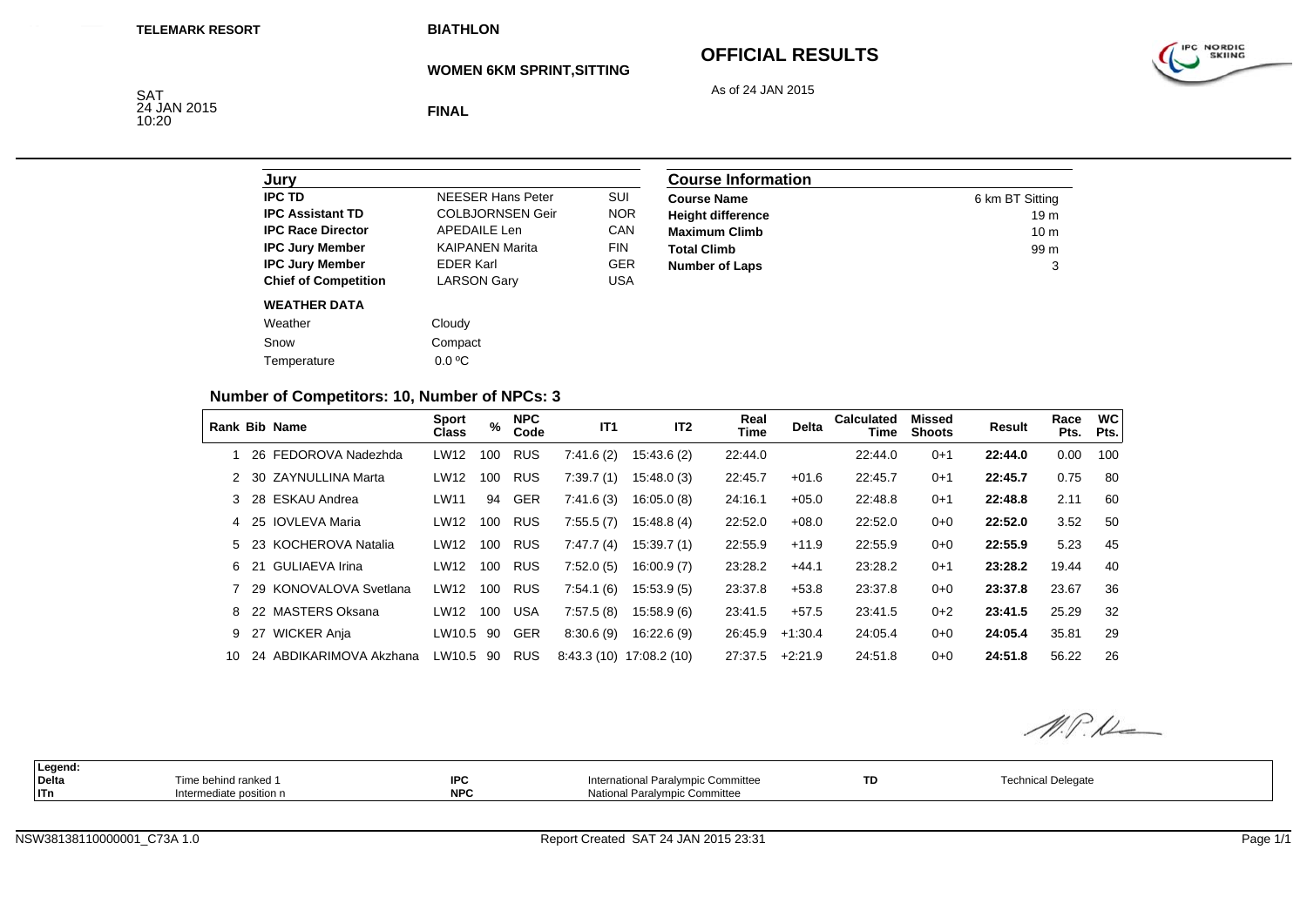**WOMEN 6KM SPRINT,STANDING**

## **OFFICIAL RESULTS**



As of 24 JAN 2015



**FINAL**

| Jury                        |                          |            |
|-----------------------------|--------------------------|------------|
| <b>IPC TD</b>               | <b>NEESER Hans Peter</b> | SUI        |
| <b>IPC Assistant TD</b>     | <b>COLBJORNSEN Geir</b>  | <b>NOR</b> |
| <b>IPC Race Director</b>    | <b>APEDAILE Len</b>      | CAN        |
| <b>IPC Jury Member</b>      | <b>KAIPANEN Marita</b>   | FIN        |
| <b>IPC Jury Member</b>      | <b>EDER Karl</b>         | <b>GER</b> |
| <b>Chief of Competition</b> | <b>LARSON Gary</b>       | USA        |
| <b>WEATHER DATA</b>         |                          |            |
| Weather                     | Cloudy                   |            |
| Snow                        | Compact                  |            |
| Temperature                 | $0.0 \degree C$          |            |

| <b>Course Information</b> |                    |
|---------------------------|--------------------|
| <b>Course Name</b>        | 7,5 km BT Standing |
| <b>Height difference</b>  | 34 m               |
| <b>Maximum Climb</b>      | 32 <sub>m</sub>    |
| <b>Total Climb</b>        | 255 m              |
| <b>Number of Laps</b>     | 3                  |

#### **Number of Competitors: 12, Number of NPCs: 5**

|                 |     | Rank Bib Name            | <b>Sport</b><br><b>Class</b> | %  | <b>NPC</b><br>Code | IT <sub>1</sub>           | IT <sub>2</sub>          | Real<br>Time | <b>Delta</b> | <b>Calculated</b><br>Time | Missed<br><b>Shoots</b> | Result  | Race<br>Pts. | <b>WC</b><br>Pts. |
|-----------------|-----|--------------------------|------------------------------|----|--------------------|---------------------------|--------------------------|--------------|--------------|---------------------------|-------------------------|---------|--------------|-------------------|
|                 |     | 72 KONONOVA Oleksandra   | LW8                          | 96 | <b>UKR</b>         | 6:58.7(6)                 | 13:14.6(3)               | 19:29.0      |              | 18:42.2                   | $2 + 1$                 | 18:42.2 | 0.00         | 100               |
| 2               |     | 69 LIASHENKO Liudmyla    | LW8                          | 96 | <b>UKR</b>         | 6:18.7(1)                 | 13.05.6(1)               | 19:54.9      | $+25.9$      | 19:07.1                   | $0 + 0$                 | 19:07.1 | 13.31        | 80                |
| 3               | 68  | JARVELA Maija            | LW8                          | 96 | <b>FIN</b>         | 6:32.7(2)                 | 13:11.5(2)               | 20:05.7      | $+36.7$      | 19:17.5                   | $0 + 0$                 | 19:17.5 | 18.87        | 60                |
| 4               |     | 64 ABE Yurika            | LW6                          | 95 | <b>JPN</b>         | 6:44.7(4)                 | 13:42.6(4)               | 20:51.8      | $+1:10.5$    | 19:49.2                   | $0 + 0$                 | 19:49.2 | 35.82        | 50                |
| 5               |     | 63 HUDAK Brittany        | LW8                          | 96 | <b>CAN</b>         | 7:21.5(10)                | 14:29.5 (9)              | 21:18.9      | $+1.49.9$    | 20:27.8                   | $0 + 0$                 | 20:27.8 | 56.46        | 45                |
| 6               |     | 66 BUI Iryna             | LW8                          | 96 | <b>UKR</b>         | 7:07.2(7)                 | 14.04.8(5)               | 21:26.9      | +1:57.9      | 20:35.4                   | $1 + 1$                 | 20:35.4 | 60.52        | 40                |
|                 |     | 70 BRATIUK Natalia       | LW8                          | 96 | <b>RUS</b>         | 6:47.7(5)                 | 14:07.9 (6)              | 21:27.8      | $+1.58.8$    | 20:36.3                   | $0 + 0$                 | 20:36.3 | 61.01        | 36                |
| 8               | 71  | KAUFMAN Alena            | LW8                          | 96 | <b>RUS</b>         | 7:14.2(8)                 | 14:13.9(7)               | 21:40.9      | $+2:11.9$    | 20:48.9                   | $1 + 0$                 | 20:48.9 | 67.74        | 32                |
| 9               |     | 62 RUMYANTSEVA Ekaterina | LW5/7                        | 88 | <b>RUS</b>         | 7:31.1(11)                | 14:18.5(8)               | 23:40.5      | $+2:25.3$    | 20:50.1                   | $2 + 1$                 | 20:50.1 | 68.38        | 29                |
| 10              | 67  | DEKIJIMA Momoko          | LW6                          | 95 | <b>JPN</b>         |                           | $6:37.4(3)$ 15:22.5 (10) | 23:01.1      | $+3:19.8$    | 21:52.0                   | $1 + 1$                 | 21:52.0 | 101.48       | 26                |
| 11              |     | 65 PAVLENKO Kateryna     | LW8                          | 96 | UKR                |                           | $7:17.9(9)$ 15:57.1 (11) | 26:53.2      | $+7:24.2$    | 25:48.7                   | $0+2$                   | 25:48.7 | 228.03       |                   |
| 12 <sup>2</sup> | -61 | <b>WEEKES Emily</b>      | LW8                          | 96 | CAN                | 10:55.8 (12) 21:16.7 (12) |                          | 29:26.0      | $+9.57.0$    | 28:15.4                   | $5 + 3$                 | 28:15.4 | 306.47       |                   |

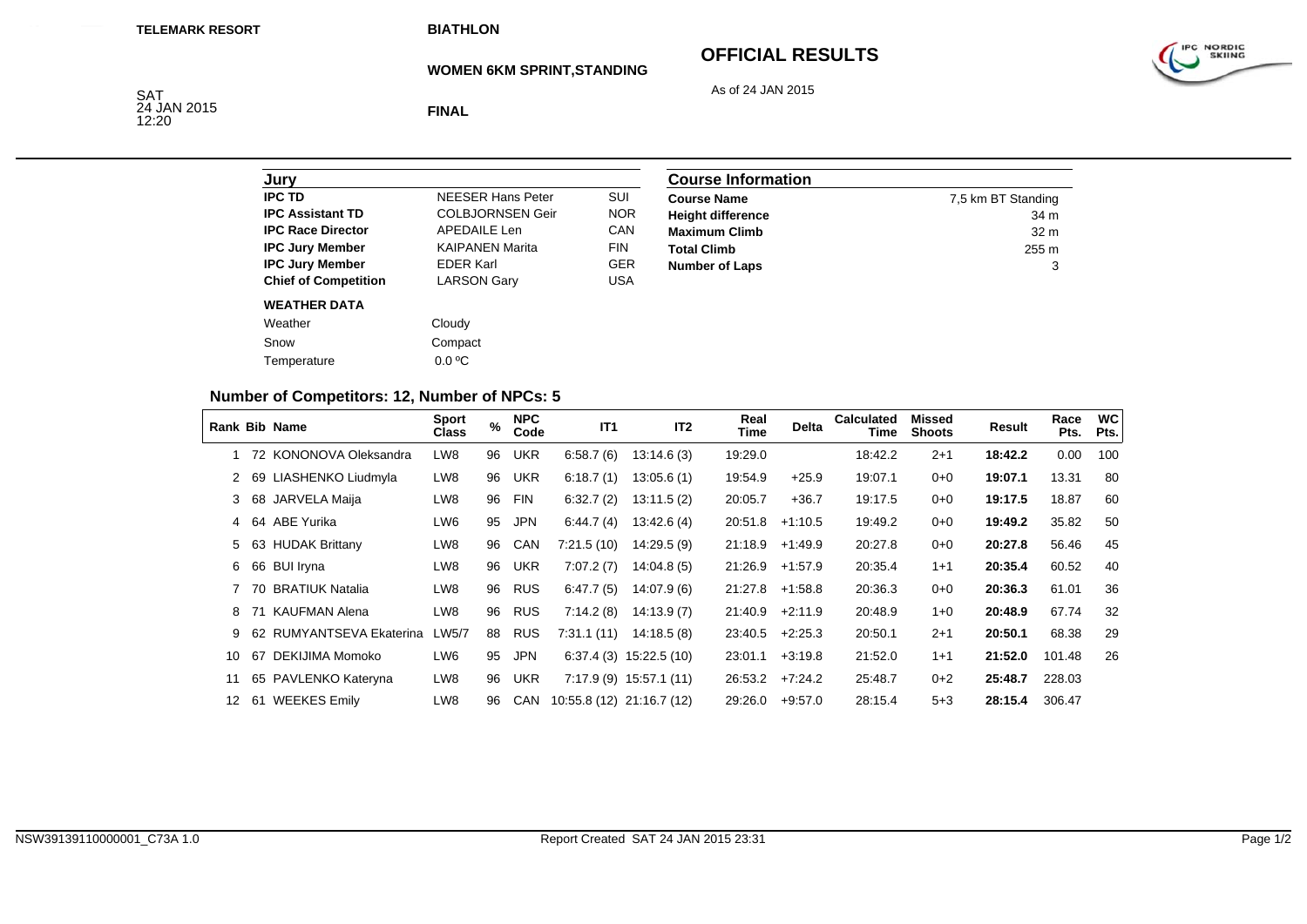| <b>TELEMARK RESORT</b>      | <b>BIATHLON</b>                   |                         |                                    |
|-----------------------------|-----------------------------------|-------------------------|------------------------------------|
|                             | <b>WOMEN 6KM SPRINT, STANDING</b> | <b>OFFICIAL RESULTS</b> | <b>IPC NORDIC</b><br><b>SKIING</b> |
| SAT<br>24 JAN 2015<br>12:20 | <b>FINAL</b>                      | As of 24 JAN 2015       |                                    |

| Legend: |                         |            |                                    |           |                           |
|---------|-------------------------|------------|------------------------------------|-----------|---------------------------|
| Delta   | Time behind ranked 1    | <b>IPC</b> | International Paralympic Committee | <b>TD</b> | <b>Technical Delegate</b> |
| Тn      | Intermediate position n | <b>NPC</b> | National Paralympic Committee      |           |                           |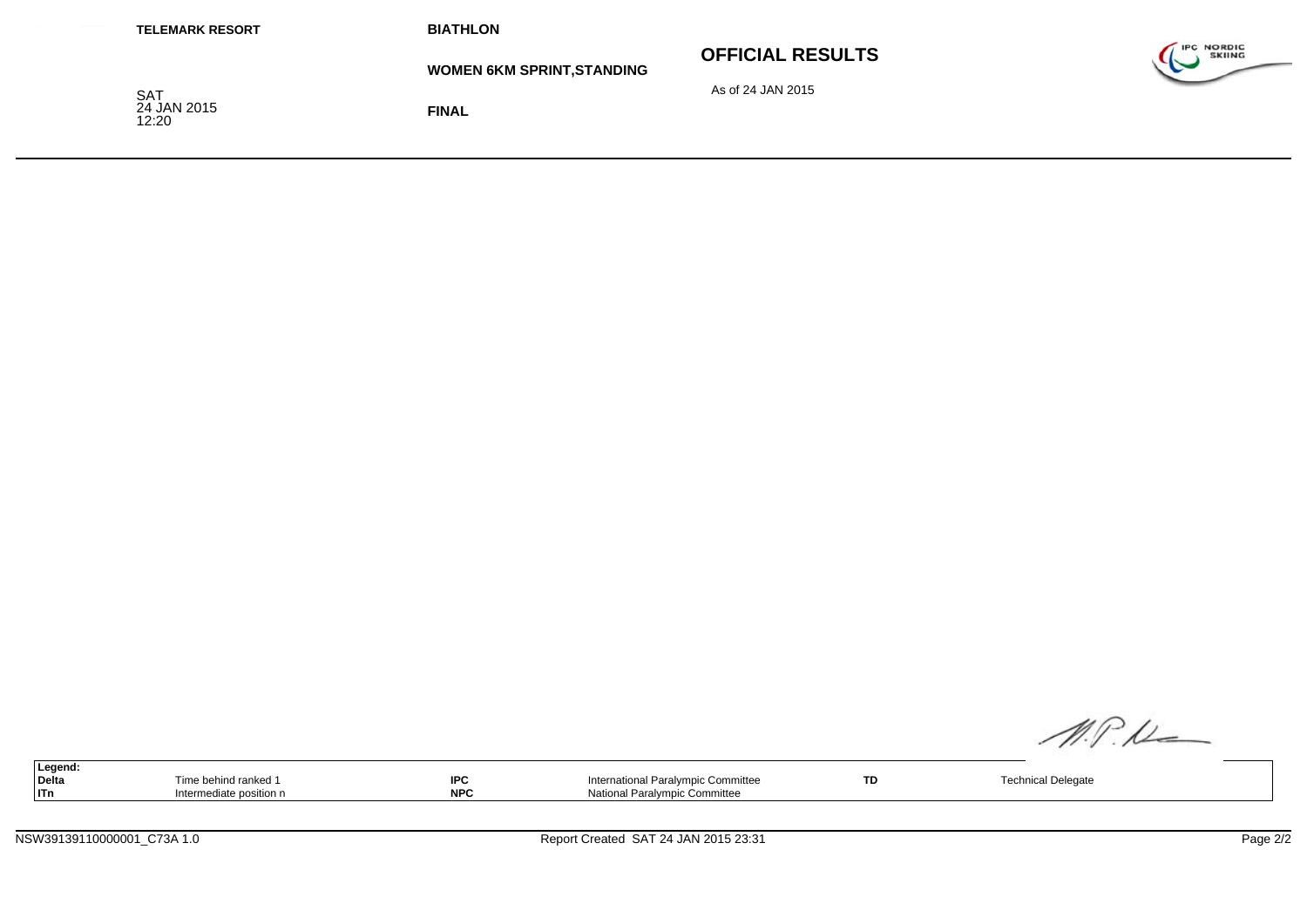# **OFFICIAL RESULTS**

**WOMEN 6KM SPRINT,VISUALLY IMPAIRED**

As of 24 JAN 2015



SAT<br>24 JAN 2015<br>13:20

**FINAL**

| Jury                        |                          |            |
|-----------------------------|--------------------------|------------|
| <b>IPC TD</b>               | <b>NFFSER Hans Peter</b> | SUI        |
| <b>IPC Assistant TD</b>     | <b>COLBJORNSEN Geir</b>  | <b>NOR</b> |
| <b>IPC Race Director</b>    | APFDAIL F Len            | CAN        |
| <b>IPC Jury Member</b>      | <b>KAIPANEN Marita</b>   | <b>FIN</b> |
| <b>IPC Jury Member</b>      | <b>FDFR Karl</b>         | GFR        |
| <b>Chief of Competition</b> | <b>LARSON Gary</b>       | USA        |
| <b>WEATHER DATA</b>         |                          |            |
| Weather                     | Cloudy                   |            |
| Snow                        | Compact                  |            |
| Temperature                 | $0.0 \degree C$          |            |

| <b>Course Information</b> |                  |
|---------------------------|------------------|
| <b>Course Name</b>        | 6 km BT Standing |
| <b>Height difference</b>  | 34 m             |
| <b>Maximum Climb</b>      | 32 <sub>m</sub>  |
| <b>Total Climb</b>        | 177 <sub>m</sub> |
| <b>Number of Laps</b>     | 3                |

#### **Number of Competitors: 8, Number of NPCs: 3**

|       | <b>Rank Bib Name</b>                          | <b>Sport</b><br><b>Class</b> | $\frac{9}{6}$ | <b>NPC</b><br>Code | IT1       | IT <sub>2</sub> | Real<br>Time | <b>Delta</b> | <b>Calculated</b><br>Time | Missed<br><b>Shoots</b> | Result  | Race<br>Pts. | <b>WC</b><br>Pts. |
|-------|-----------------------------------------------|------------------------------|---------------|--------------------|-----------|-----------------|--------------|--------------|---------------------------|-------------------------|---------|--------------|-------------------|
| 1 108 | BUDALEEVA Iulija<br>Guide: MALTSEVA Tatiana   | <b>B2</b>                    | 99            | <b>RUS</b>         | 6:21.5(1) | 12:42.3(1)      | 18:42.5      |              | 18:31.3                   | $0 + 0$                 | 18:31.3 | 0.00         | 100               |
| 2 107 | SHYSHKOVA Oksana<br>Guide: NESTERENKO L       | <b>B2</b>                    | 99            | UKR                | 6:34.7(2) | 13:31.2(2)      | 20:14.1      | $+1:31.5$    | 20:02.0                   | $0 + 0$                 | 20:02.0 | 48.97        | 80                |
| 3 105 | <b>HOSCH Vivian</b><br>Guide: SCHILLINGER F   | <b>B1</b>                    | 88            | <b>GER</b>         | 7:04.8(3) | 14:00.9(3)      | 22:57.4      | $+1:54.5$    | 20:12.1                   | $0 + 0$                 | 20:12.1 | 54.42        | 60                |
| 4 106 | REMIZOVA Elena<br>Guide: PIROGOV Maksim       | <b>B2</b>                    | 99            | <b>RUS</b>         | 7:25.0(4) | 14:18.7(4)      | 20:24.9      | $+1:42.3$    | 20:12.7                   | $1 + 0$                 | 20:12.7 | 54.75        | 50                |
| 5 104 | PRYLUTSKA Olga<br>Guide: BABAR Borys          | <b>B2</b>                    | 99            | <b>UKR</b>         | 7:27.5(5) | 15:05.9(5)      | 21:46.3      | $+3:03.7$    | 21:33.2                   | $2 + 1$                 | 21:33.2 | 98.21        | 45                |
| 6 101 | <b>KLUG Clara</b><br>Guide: HARTL Martin      | <b>B1</b>                    | 88            | <b>GER</b>         | 7:32.7(6) | 15:16.3(6)      | 24:34.1      | $+3:31.2$    | 21:37.2                   | $0+0$                   | 21:37.2 | 100.37       | 40                |
| 7 103 | MOSHKOVSKAIA E<br>Guide: SERGACHEVA A         | <b>B2</b>                    | 99            | <b>RUS</b>         | 8:04.2(7) | 16:28.4(7)      | 23:16.5      | $+4:33.9$    | 23:02.5                   | $1 + 1$                 | 23:02.5 | 146.42       | 36                |
|       | 8 102 SMIRNOVA Iulija<br>Guide: IVANOV Alexey | <b>B2</b>                    | 99            | RUS                | 8:30.7(8) | 16:39.1 (8)     | 23:48.2      | $+5:05.6$    | 23:33.9                   | $1 + 0$                 | 23:33.9 | 163.38       | 32                |